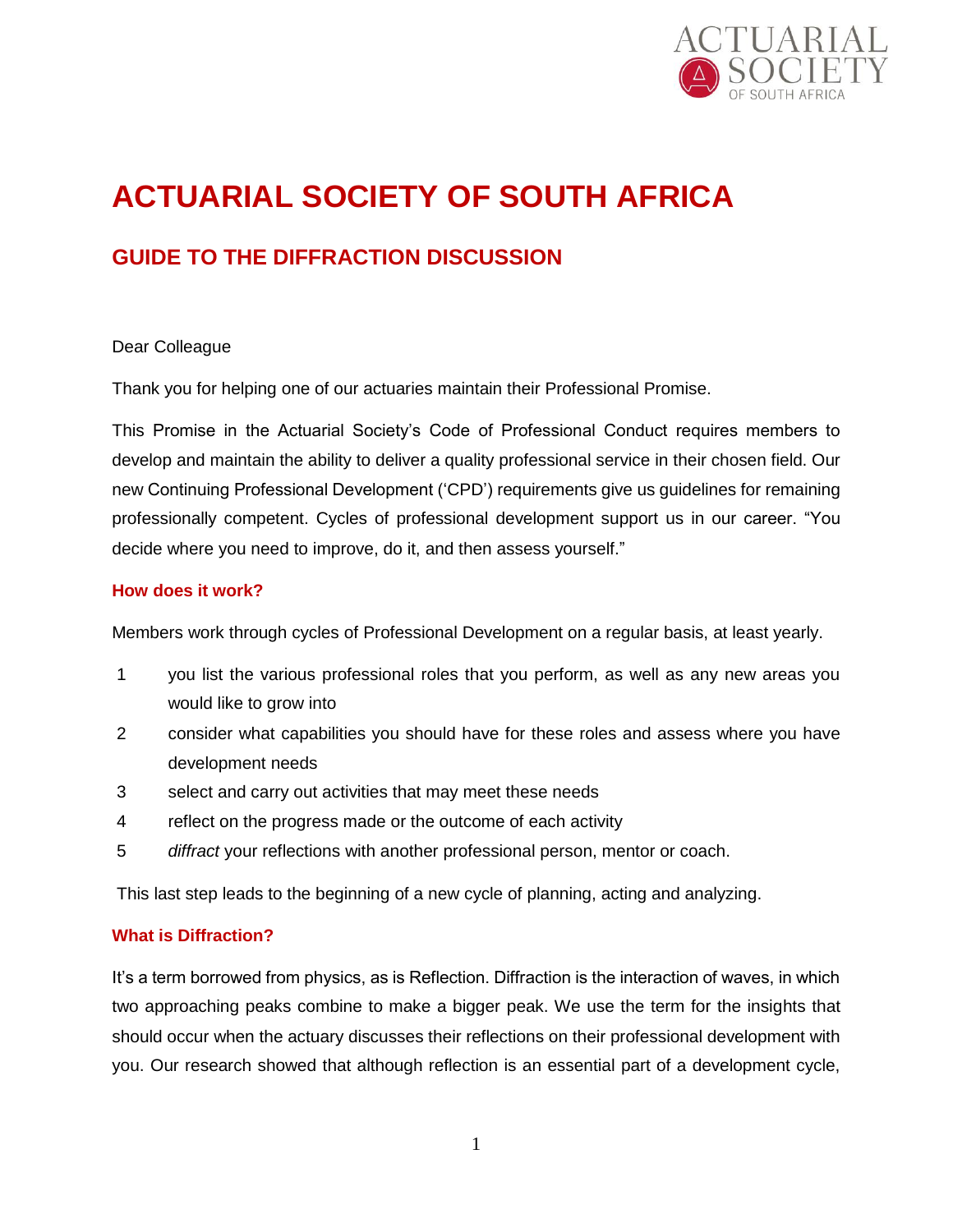

the reality check of a discussion with another professional person, mentor or coach was also necessary.

### **What do I have to do?**

The Actuarial Society would like you to meet with your actuary friend at a convenient time and place. The actuary will take you through their development cycle. Your role is best described as a business coach – being 'present' and 'mindful' as they explain, and commenting on whether the actions are helping the actuary to meet their objectives. The nature of the diffraction discussion will of course vary from person to person, and from time to time.

The discussion is confidential between you and the actuary. You are not required to whistleblow to the Actuarial Society, and nor is it a peer-review of the quality of any particular item of the actuary's work. The actuary will need to confirm to the Society each year that a diffraction discussion with you has taken place.

#### **Where can I find out more?**

On the website of the Actuarial Society [\(www.actuarialsociety.org.za\)](http://www.actuarialsociety.org.za/) under the CPD tab, there are, amongst others

- is an explanatory video of the new CPD process;
- an audio role-play of a diffraction discussion; and
- a document, Quick Guide to Outcomes-based CPD

A quick summary of the ideas behind the new CPD process is set out in the attached annexure.

CPD Committee Actuarial Society of South Africa

July 2019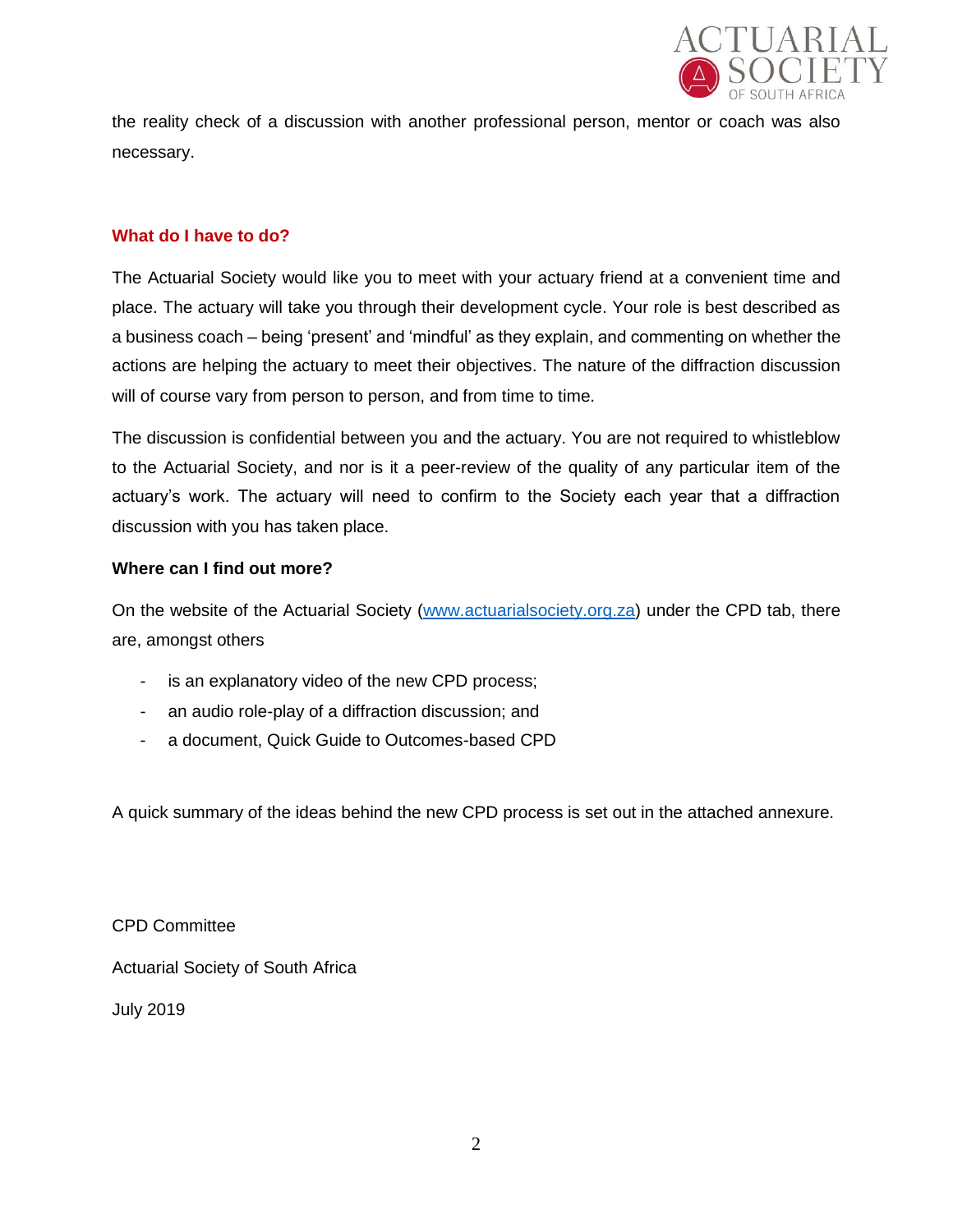

# ANNEXURE

# *The Professional Development Cycle – Key to Quality Service Delivery*

The Actuarial Society commissioned Lowther & McMillan (2014) to review current thinking on how professionals develop throughout their careers. They noted …

# HOW PROFESSIONALS DEVELOP

- They make their own interpretations of issues, rather than acting on the purposes, beliefs, judgments or feelings of others
- They are not passive recipients of claimed wisdom
- They strive for continuous improvement and adaptation in their own practice
- Professional development involves critical reflection on assumptions, validating contested beliefs through discussion with others, taking action on one's reflective insight, and critically assessing it
- Professional development occurs in the context and dilemmas of daily professional life.

## THE DEVELOPMENT CYCLE

- Traditional hours based CPD focusses mainly on activities
- Development cycles add prior planning and subsequent analysis and application
- Sometimes also, without planning, we learn from our mistakes what one of the sources dubbed 'CPD on the run'
- Attendance at seminars may be necessary, but won't be sufficient until the content is reflected on and applied or rejected in practice.

#### ROLE OF THE EMPLOYER

- Work-based CPD requirements happen in the employer's domain
- There is potential for delegating the CPD process to accredited employers who use a similar understanding of professional development.

# WHAT SOUTH AFRICAN ACTUARIES SAID

- They have continued to develop throughout their careers, irrespective of new techniques or changes in the environment
- The majority of their development has happened at work, not at seminars